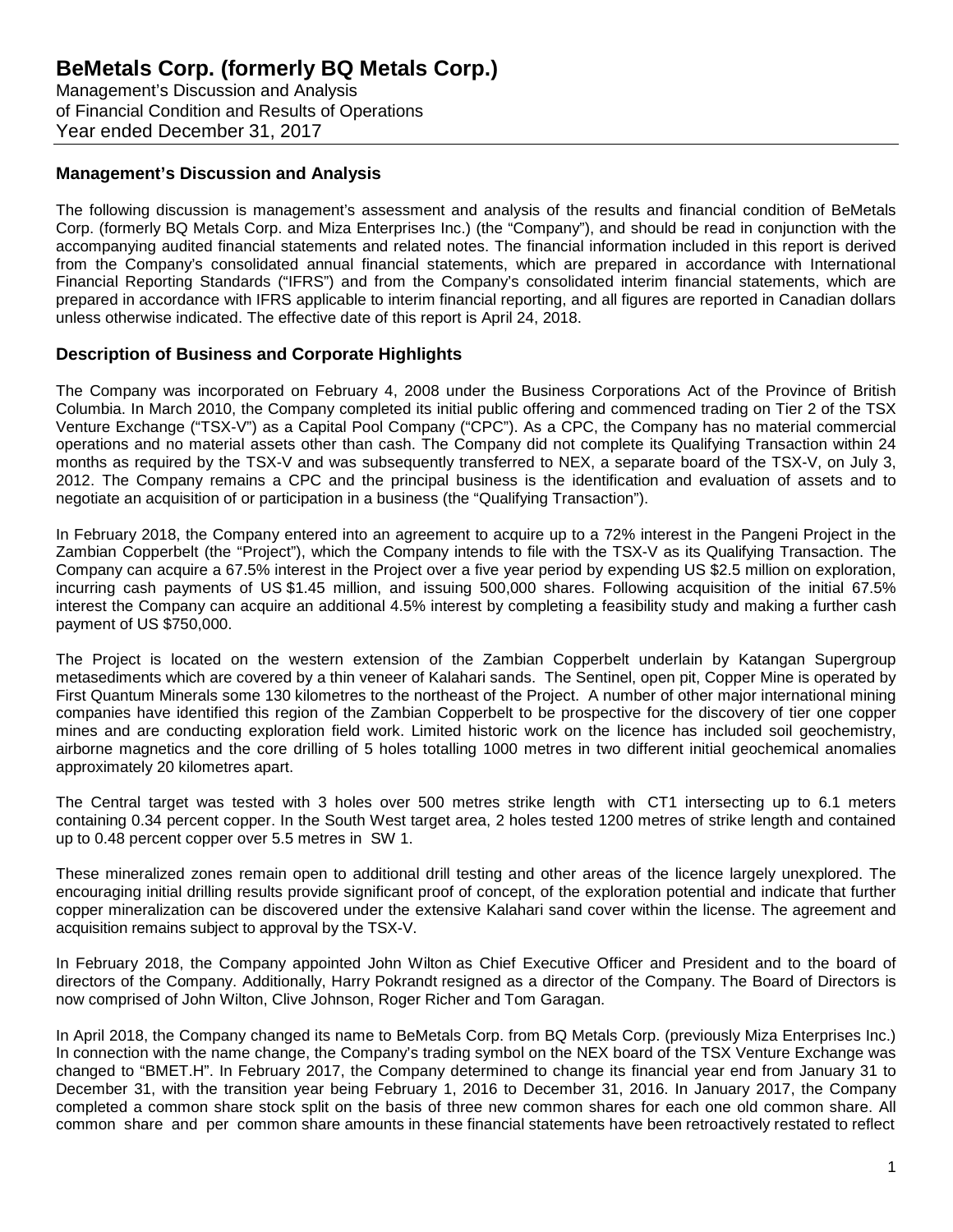Management's Discussion and Analysis of Financial Condition and Results of Operations Year ended December 31, 2017

the stock split. The Company's head office address is 3123 – 595 Burrard Street, Vancouver, BC, V7X 1J1. The registered and records office address is 2500 – 700 W. Georgia Street, Vancouver BC, V7Y 1B3.

## **Outlook**

The Company intends to file the Project as its Qualifying Transaction with the TSX-V and preparation of an independent 43-101 Technical Report is in advanced stages. The Company plans to commence exploration at the Project in the first half of 2018, led by its new CEO and President John Wilton and in partnership with the other stakeholders in the Project - Copper Cross Zambia and Pangeni Mineral Resources Limited.

The Company continues to aggressively identify and evaluate other potential opportunities as part of its growth strategy with the goal of becoming a significant base metals company through the acquisition of quality exploration, development and production stage base metal projects. This strategy is directed by the Board, key members of which have an extensive, proven track record in delivering considerable value in the mining sector through the discovery and building of mines.

### **Overall Performance and Results of Operations**

Total assets decreased to \$148,999 at December 31, 2017, from \$495,758 at December 31, 2016. The most significant asset at December 31, 2017, was cash of \$105,869 (December 31, 2016: \$488,599). The decrease in cash was primarily due to \$1,606,712 used in operating activities partially offset by \$1,223,982 in proceeds on issuance of common shares, net of share issue costs.

During the year ended December 31, 2017, the Company entered into an agreement to acquire an operating mine with a development asset and subsequently a number of conditions to closing were not met and the Company elected to terminate the transaction (the "Europe Project").

### *Three months ended December 31, 2017, and two-month period ended December 31, 2016*

Loss and comprehensive loss for the three months ended December 31, 2017, decreased by \$100,630 from \$181,729 for the two-month period ended December 31, 2016, to \$81,099 for the three months ended December 31, 2017. The decrease in loss and comprehensive loss is largely due to:

• A decrease of \$145,135 in share-based compensation. Share-based compensation was \$nil for the three months ended December 31, 2017, compared to \$145,135 for the two-month period ended December 31, 2016. No share options were granted or vested during the current period, whereas 3,270,000 share options were granted and fully vested in the prior period.

The decrease in loss was partially offset by:

• An increase of \$33,216 in professional fees. Professional fees were \$32,916 for the three months ended December 31, 2017, compared to \$nil for the two-month period ended December 31, 2016. This was due to higher legal fees in the current period, mainly in connection with the Europe Project.

#### *Year ended December 31, 2017, and eleven-month period ended December 31, 2016*

Loss and comprehensive loss for the year ended December 31, 2017, increased by \$1,537,965 from \$249,825 for the eleven-month period ended December 31, 2016, to \$1,787,790 for the year ended December 31, 2017. The increase in loss and comprehensive loss is largely due to:

• An increase of \$989,944 in professional fees. Professional fees were \$1,015,690 for the year ended December 31, 2017, compared to \$25,746 for the eleven-month period ended December 31, 2016. This was due to higher legal fees relating to the Europe Project in the current period compared to the prior comparative period.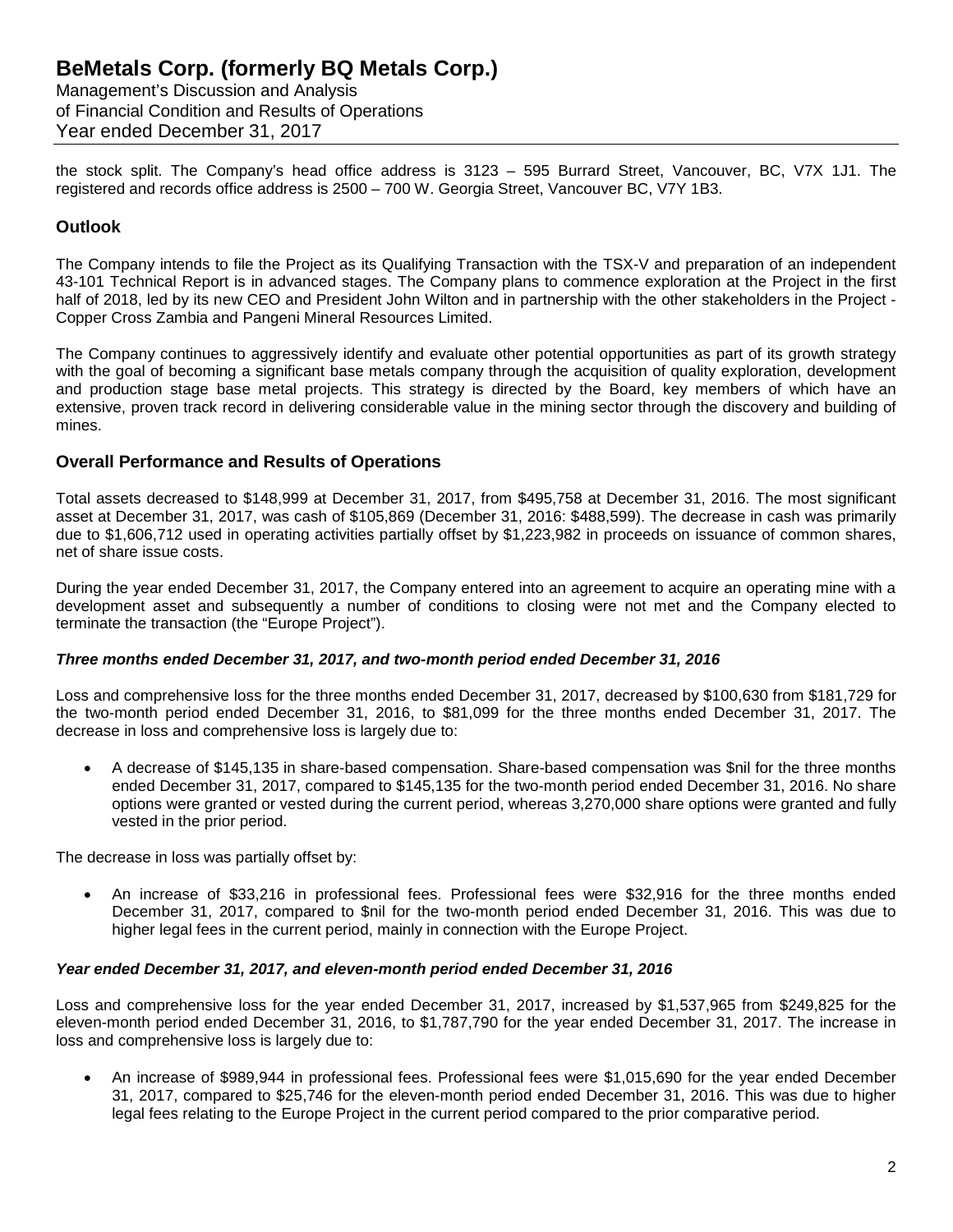Management's Discussion and Analysis of Financial Condition and Results of Operations Year ended December 31, 2017

• An increase of \$639,860 in consulting fees. Consulting fees were \$669,225 for the year ended December 31, 2017, compared to \$29,365 for the eleven-month period ended December 31, 2016. This was due to consulting expenses relating to the Europe Project and payments made in accordance with a corporate administration mandate agreement entered into in December 2016.

## **Liquidity and Capital Resources**

As at December 31, 2017, the Company had a working capital deficit of \$118,875. The Company does not currently have a recurring source of revenue and does not currently have sufficient financial resources to cover its operating costs and undertake its currently planned programs for the next twelve months. Although the Company has been successful in the past in obtaining financing, there is no assurance that it will be able to obtain adequate financing in the future or that such financing will be on terms that are acceptable to the Company. The uncertainty of the Company's success in raising additional capital funding casts significant doubt on the Company's ability to continue as a going concern.

During the year ended December 31, 2017, the Company closed a non-brokered private placement of 24,000,000 common shares at a price of \$0.06 per share for gross proceeds of \$1,440,000. Proceeds of \$199,980 relating to this nonbrokered private placement were received during the period ended December 31, 2016. Cash share issue costs of \$16,038 were incurred in relation to the private placement.

The Company has no bank debt or banking credit facilities in place.

## **Selected Annual Information**

|                                  | Year ended<br>December 31,<br>2017 |   | Eleven-month period ended<br>December 31,<br>2016 |   | Year ended<br>January 31,<br>2016 |
|----------------------------------|------------------------------------|---|---------------------------------------------------|---|-----------------------------------|
| Total assets                     | 148,999                            |   | 495,758                                           |   | 2,086                             |
| Net loss and comprehensive loss  | (1,787,790)                        |   | (249, 825)                                        | S | (71, 208)                         |
| Basic and diluted loss per share | (0.03)                             | S | (0.01)                                            |   | (0.03)                            |

## **Summary of Quarterly Results**

|                                  | Three months | Three months  | Three months  | Three months |
|----------------------------------|--------------|---------------|---------------|--------------|
|                                  | ended        | ended         | ended         | ended        |
|                                  | December 31, | September 30, | June 30,      | March 31,    |
|                                  | 2017         | 2017          | 2017          | 2017         |
| Revenue                          | \$           | \$<br>۰       | \$            | \$           |
| Net loss and comprehensive loss  | (81,099)     | (38, 118)     | (1, 157, 423) | (511, 150)   |
| Basic and diluted loss per share | (0.00)       | (0.00)        | (0.02)        | (0.01)       |
|                                  | Two-month    | Three months  | Three months  | Three months |
|                                  | period ended | ended         | ended         | ended        |
|                                  | December 31, | October 31,   | July 31,      | April 30,    |
|                                  | 2016         | 2016          | 2016          | 2016         |
| Revenue                          | \$           | \$<br>۰       | \$            | \$           |
| Net loss and comprehensive loss  | (181,729)    | (34, 167)     | (13, 161)     | (20, 768)    |
| Basic and diluted loss per share | (0.01)       | (0.00)        | (0.00)        | (0.00)       |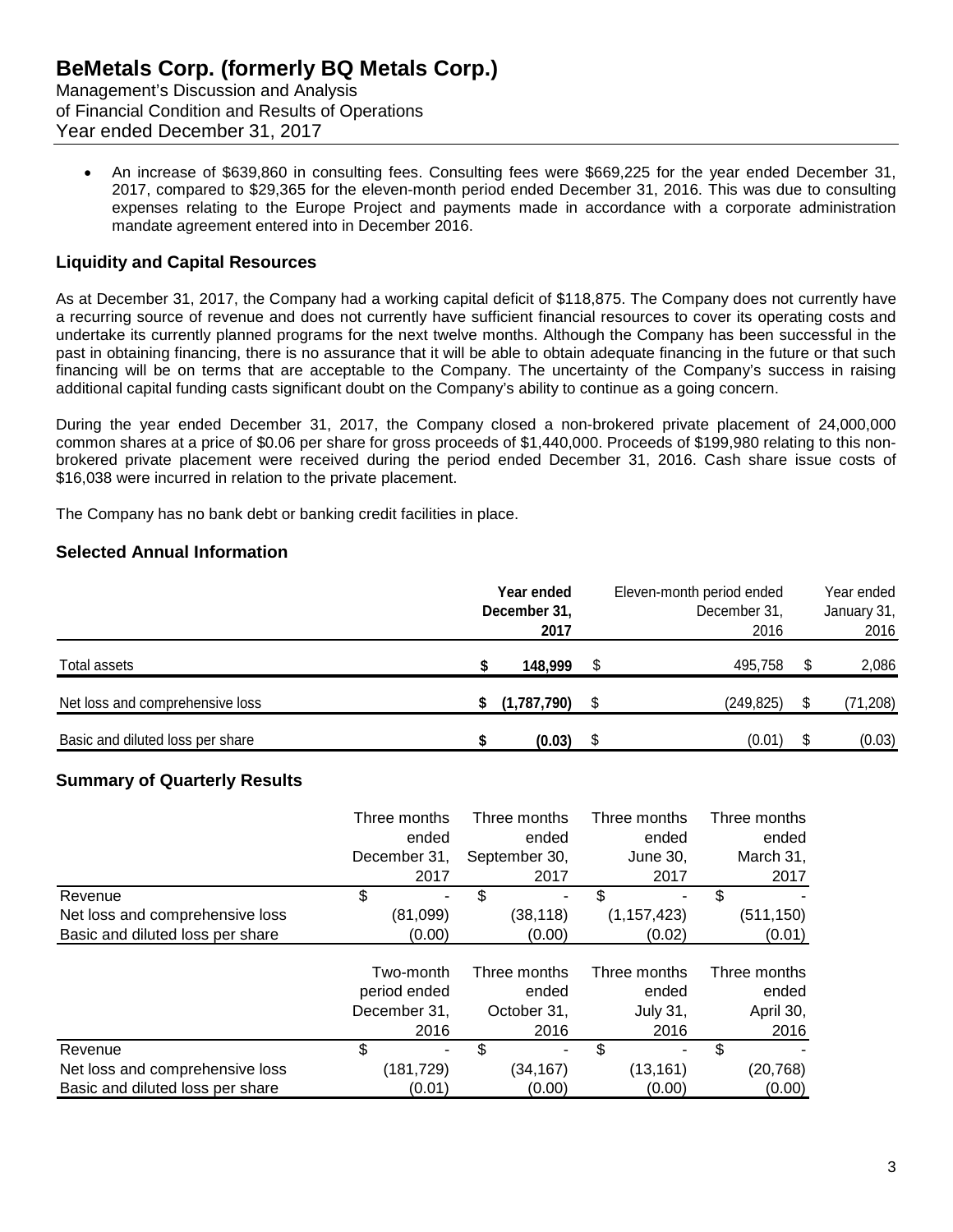Management's Discussion and Analysis of Financial Condition and Results of Operations Year ended December 31, 2017

The increase in net loss for the three months ended June 30, 2017, and March 31, 2017, and the two-month period ended December 31, 2016, was primarily the result of increased consulting expenses and legal fees relating to the Europe Project.

### **Outstanding Share Data**

As at the date of this report, there were 56,798,577 common shares issued and outstanding, of which 4,108,572 common shares remain in escrow.

In February 2018, the Company granted 2,250,000 share options to a director, exercisable at a price of \$0.24 per share until February 27, 2028, with vesting over a period of three years.

As at the date of this report, there were 5,520,000 share options outstanding.

### **Related Party Transactions**

Key management personnel include those persons having authority and responsibility for planning, directing and controlling the activities of the Company as a whole. The Company has determined that key management personnel consist of members of the Company's Board of Directors and corporate officers.

There was no key management personnel compensation during the year ended December 31, 2017 (period ended December 31, 2016: \$139,809). During the year ended December 31, 2017, a former director of the Company agreed to forgive \$7,560 of trade and other payables owing to this former director, and accordingly the Company recorded this amount as a write-off of trade and other payables in the statement of loss and comprehensive loss. As at December 31, 2017, \$nil was due to this former director of the Company (December 31, 2016: \$10,862).

### **Critical Accounting Policies and Estimates**

The Company has prepared the accompanying financial statements in accordance with IFRS. Significant accounting policies are described in Note 3 of the Company's financial statements as at and for the year ended December 31, 2017.

The preparation of financial statements in conformity with IFRS requires management to make estimates and assumptions that affect the reported amounts of assets and liabilities and disclosure of contingent assets and liabilities at the date of the financial statements and the reported amounts of expenses during the reporting period. Actual outcomes could differ from these estimates.

#### **New standards and interpretations not yet adopted**

Certain new standards, interpretations, amendments and improvements to existing standards were issued by the IASB or IFRIC. The following have not yet been adopted by the Company and are being evaluated to determine their impact.

• IFRS 9: New standard that replaced IAS 39 for classification and measurement of financial assets, which is effective for annual periods beginning on or after January 1, 2018. The Company does not expect the adoption of this standard to have a significant measurement impact on its consolidated financial statements.

### **Risks and Uncertainties**

The Company is engaged in the acquisition and exploration of natural resource properties, an inherently risky business, and there is no assurance that economically recoverable resources will ever be discovered and subsequently put into production. Most exploration projects do not result in the discovery of economically recoverable resources. Exploration activities require large amounts of capital. There is a risk that during the current difficult economic situation the Company will not be able to raise sufficient funds to finance its projects to a successful development and production stage.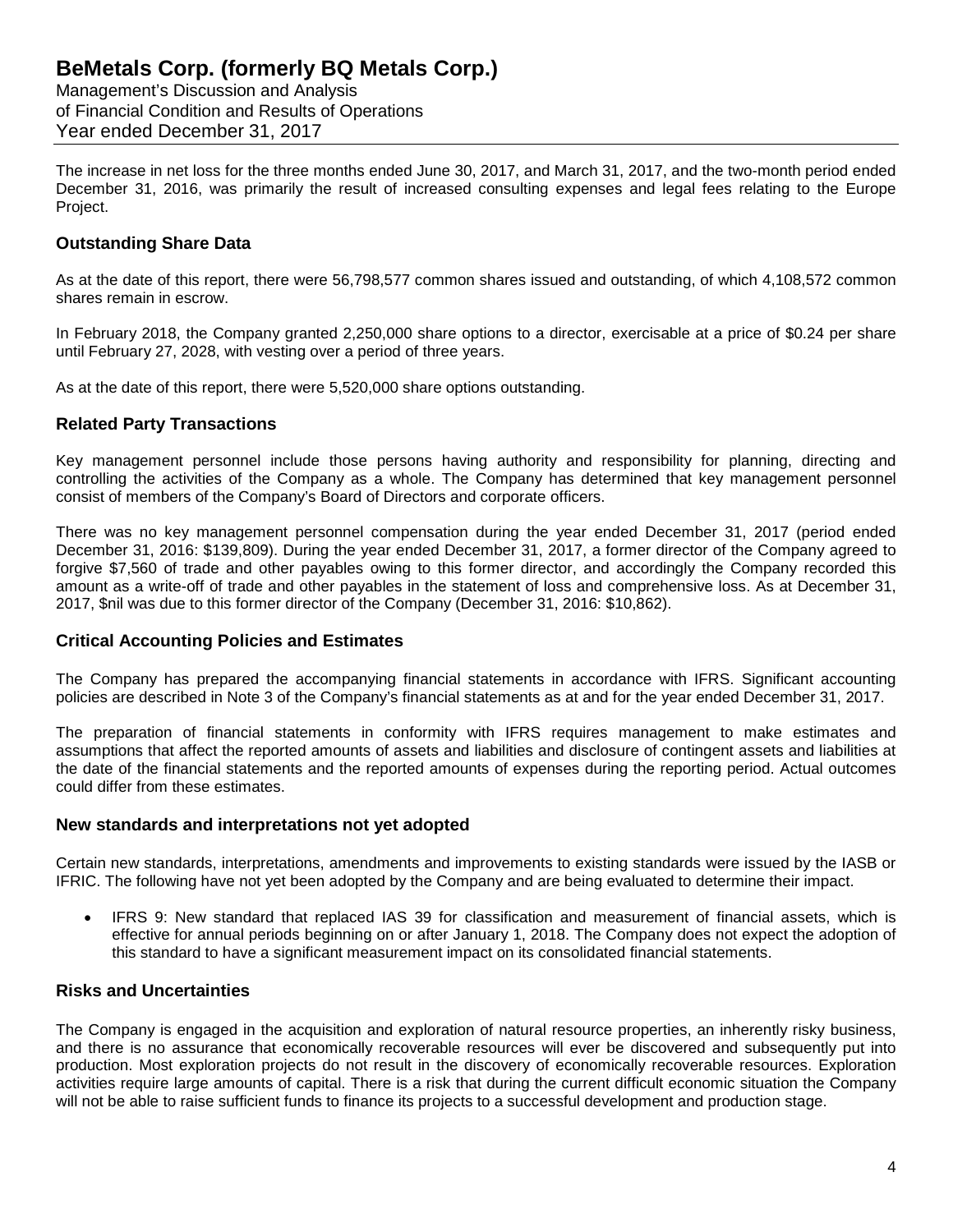Management's Discussion and Analysis of Financial Condition and Results of Operations Year ended December 31, 2017

While the Company's management and technical team carefully evaluate all potential projects prior to committing the Company's participation and funds, there is a high degree of risk that the Company's exploration efforts will not result in discovering economically recoverable resources.

The Company depends on the business and technical expertise of its management team and there is little possibility that this dependence will decrease in the near term.

### **Financial Instruments and Financial Risk Management**

The Company is exposed in varying degrees to a variety of financial instrument related risks. The type of risk exposure and the way in which such exposure is managed is provided as follows:

#### **Credit risk**

Credit risk arises from the potential for non-performance by counterparties of contractual financial obligations. The Company's exposure to credit risk is on its cash and amounts receivable. The Company reduces its credit risk by maintaining its bank accounts at a large international financial institution. Amounts receivable is comprised of GST refundable from the Canadian Government. The maximum exposure to credit risk is equal to the fair value or carrying value of these financial assets.

#### **Liquidity risk**

Liquidity risk is the risk that the Company will not be able to meet its financial obligations as they fall due. The Company has a planning and budgeting process in place to help determine the funds required to support the Company's normal operating requirements on an ongoing basis. The Company attempts to ensure there is sufficient access to funds to meet on-going business requirements, taking into account its current cash position and potential funding sources. Historically, the Company's source of funding has been the issuance of equity securities for cash, primarily through private placements. The Company's access to financing is always uncertain and there can be no assurance of continued access to significant funding from these sources. Management has concluded that the Company does not have adequate financial resources to settle obligations as at December 31, 2017, and will require additional funding to continue operations for the next twelve months.

### **Foreign exchange risk**

Foreign currency risk is the risk that the fair values of future cash flows of a financial instrument will fluctuate because they are denominated in currencies that differ from the Company's functional currency. The Company's reporting currency is the Canadian dollar and major purchases are transacted in Canadian and US dollars.

The Company maintains Canadian and US dollar bank accounts in Canada. The Company is subject to gains and losses from fluctuations in the US dollar against the Canadian dollar.

#### **Interest rate risk**

Interest rate risk is the risk that the fair value of future cash flows of a financial instrument will fluctuate because of changes in market interest rates. The Company's exposure to interest rate risk relates to its ability to earn interest income on cash balances at variable rates. Changes in short term interest rates will not have a significant effect on the fair value of the Company's cash account.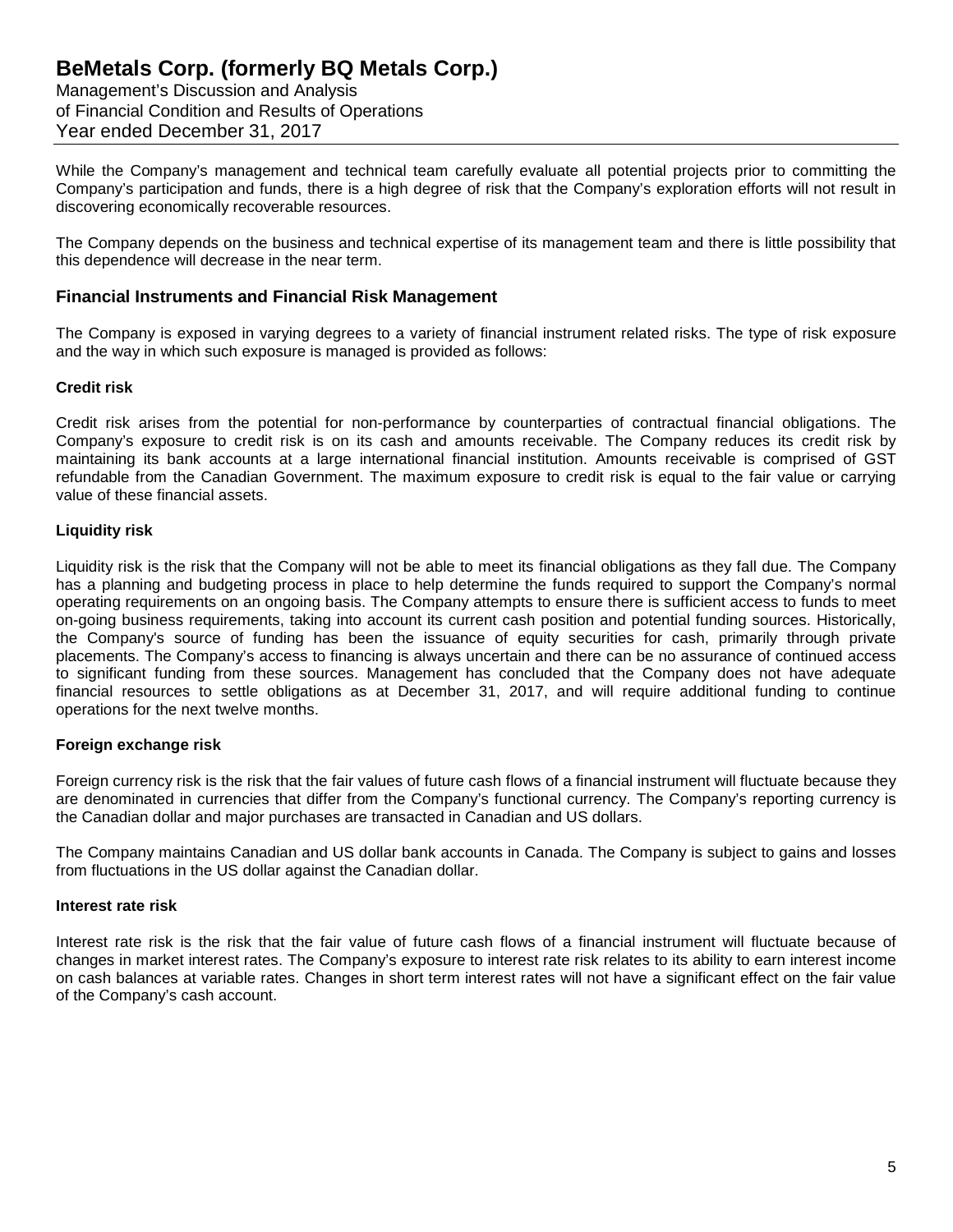Management's Discussion and Analysis of Financial Condition and Results of Operations Year ended December 31, 2017

## **Caution Regarding Forward Looking Information**

This Management Discussion and Analysis may contain certain "forward-looking statements" within the meaning of Canadian securities legislation. Forward-looking statements are statements that are not historical facts; they involve predictions, expectations, beliefs, plans, projections, objectives, assumptions or future events or performance and are generally, but not always, identified by the words "expects", "plans", "anticipates", "believes", "intends", "estimates", "projects", "aims", "potential", "goal", "objective", "prospective", and similar expressions, or that events or conditions "will", "would", "may", "can", "could" or "should" occur. Forward-looking statements are based on the beliefs, estimates and opinions of the Company's management on the date the statements are made and they include a number of known and unknown risks and uncertainties and other factors. Consequently, there can be no assurances that such statements will prove to be accurate and actual results and future events could differ materially from those anticipated in such statements.

The following table outlines certain significant forward-looking statements contained in this MD&A and provides the material assumptions used to develop such forward-looking statements and material risk factors that could cause actual results to differ materially from the forward-looking statements.

| <b>Forward</b><br>looking<br>information                                                                                                                      | <b>Assumptions</b>                                                                                                                                                                                                                                                                                                                                                                                                                                                                                                                                                                                                                                                                                                                                                                                                                                | <b>Risk Factors</b>                                                                                                                                                                                                                                                                                                                                                                                                                                                                                                                                                                                                                                                                           |
|---------------------------------------------------------------------------------------------------------------------------------------------------------------|---------------------------------------------------------------------------------------------------------------------------------------------------------------------------------------------------------------------------------------------------------------------------------------------------------------------------------------------------------------------------------------------------------------------------------------------------------------------------------------------------------------------------------------------------------------------------------------------------------------------------------------------------------------------------------------------------------------------------------------------------------------------------------------------------------------------------------------------------|-----------------------------------------------------------------------------------------------------------------------------------------------------------------------------------------------------------------------------------------------------------------------------------------------------------------------------------------------------------------------------------------------------------------------------------------------------------------------------------------------------------------------------------------------------------------------------------------------------------------------------------------------------------------------------------------------|
| The Company's<br>anticipated<br>plans, costs,<br>timing and<br>capital for future<br>development of<br>the Company's<br>mineral<br>exploration<br>properties. | Financing will be available for future<br>exploration and development of the<br>Company's properties; the actual results of<br>the Company's exploration and development<br>activities will be favourable; exploration and<br>development costs will not exceed the<br>Company's expectations; the Company will<br>be able to retain and attract skilled staff, all<br>requisite regulatory and governmental<br>approvals for exploration projects and other<br>operations will be received on a timely basis<br>upon terms acceptable to the Company, and<br>applicable political and economic conditions<br>are favourable to the Company; the price of<br>precious and base metals and applicable<br>interest and exchange rates will be<br>favourable to the Company; no title disputes<br>exist with respect to the Company's<br>properties. | Precious and base metals price<br>volatility; uncertainties involved in<br>interpreting geological data and<br>confirming title to acquired properties;<br>the possibility that future exploration<br>results will not be consistent with the<br>Company's expectations; availability<br>of financing for and actual results of<br>the Company's exploration and<br>development activities; increases in<br>costs; environmental compliance and<br>changes in environmental and other<br>local legislation and regulation;<br>interest rate and exchange rate<br>fluctuations; changes in economic and<br>political conditions; the Company's<br>ability to retain and attract skilled staff. |
| The Company's<br>ability to carry<br>out anticipated<br>exploration on<br>its mineral<br>exploration<br>properties                                            | The operating and exploration activities of<br>the Company for the twelve months ending<br>December 31, 2018, and the costs<br>associated therewith, will be consistent with<br>the Company's current expectations; debt<br>and equity markets, exchange and interest<br>rates and other applicable economic<br>conditions are favourable to the Company.                                                                                                                                                                                                                                                                                                                                                                                                                                                                                         | Changes in debt and equity markets;<br>timing and availability of external<br>financing on acceptable terms;<br>increases in costs; environmental<br>compliance and changes in<br>environmental and other local<br>legislation and regulation; interest rate<br>and exchange rate fluctuations;<br>changes in economic conditions.                                                                                                                                                                                                                                                                                                                                                            |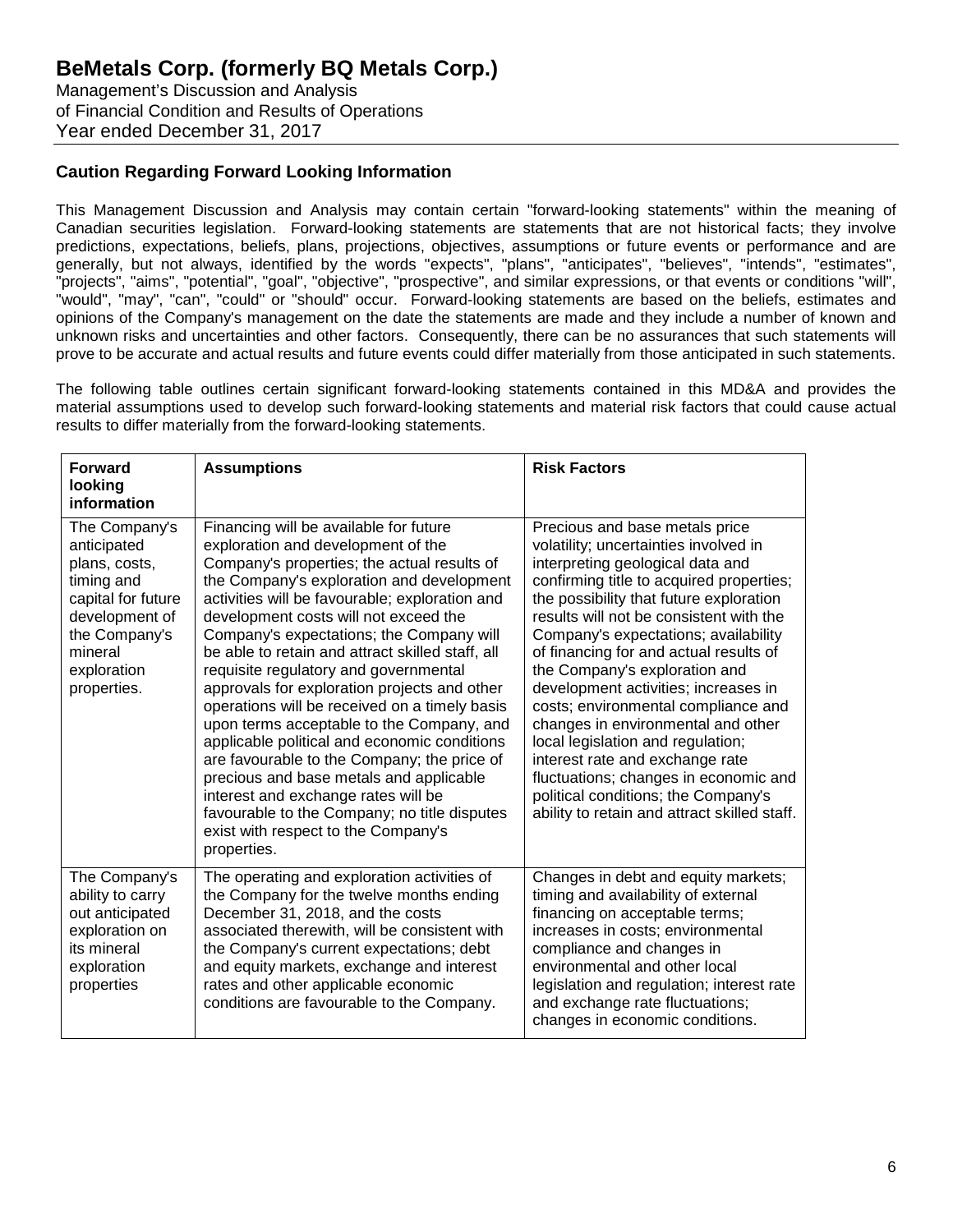Management's Discussion and Analysis of Financial Condition and Results of Operations Year ended December 31, 2017

| <b>Forward</b><br>looking<br>information                                                                                                                                                                                                                     | <b>Assumptions</b>                                                                                                                                                                                                                                                                                                                                                                                                                                                                                                                                                                                                                                                                                                                                                                                                                                                                          | <b>Risk Factors</b>                                                                                                                                                                                                                                                                                                                                                                                                                                                                                                                                                                                                                                                                            |
|--------------------------------------------------------------------------------------------------------------------------------------------------------------------------------------------------------------------------------------------------------------|---------------------------------------------------------------------------------------------------------------------------------------------------------------------------------------------------------------------------------------------------------------------------------------------------------------------------------------------------------------------------------------------------------------------------------------------------------------------------------------------------------------------------------------------------------------------------------------------------------------------------------------------------------------------------------------------------------------------------------------------------------------------------------------------------------------------------------------------------------------------------------------------|------------------------------------------------------------------------------------------------------------------------------------------------------------------------------------------------------------------------------------------------------------------------------------------------------------------------------------------------------------------------------------------------------------------------------------------------------------------------------------------------------------------------------------------------------------------------------------------------------------------------------------------------------------------------------------------------|
| Plans, costs,<br>timing and<br>capital for future<br>exploration and<br>development of<br>the Company's<br>property<br>interests,<br>including the<br>costs and<br>potential impact<br>of complying<br>with existing and<br>proposed laws<br>and regulations | Financing will be available for the Company's<br>exploration and development activities and<br>the results thereof will be favourable; actual<br>operating and exploration costs will be<br>consistent with the Company's current<br>expectations; the Company will be able to<br>retain and attract skilled staff; all applicable<br>regulatory and governmental approvals for<br>exploration projects and other operations will<br>be received on a timely basis upon terms<br>acceptable to the Company' the Company<br>will not be adversely affected by market<br>competition; debt and equity markets,<br>exchange and interest rates and other<br>applicable economic and political conditions<br>are favourable to the Company' the price of<br>precious and base metals will be favourable<br>to the Company; no title disputes exist with<br>respect to the Company's properties. | Precious and base metals price<br>volatility, changes in debt and equity<br>markets; timing and availability of<br>external financing on acceptable<br>terms; the uncertainties involved in<br>interpreting geological data and<br>confirming title to acquired properties;<br>the possibility that future exploration<br>results will not be consistent with the<br>Company's expectations; increases in<br>costs; environmental compliance and<br>changes in environmental and other<br>local legislation and regulation;<br>interest rate and exchange rate<br>fluctuations; changes in economic and<br>political conditions; the Company's<br>ability to retain and attract skilled staff. |
| Management's<br>outlook<br>regarding future<br>trends                                                                                                                                                                                                        | Financing will be available for the Company's<br>exploration and operating activities; the price<br>of precious and base metals will be<br>favourable to the Company; required<br>regulatory approvals for the acquisition of<br>mineral properties will be received.                                                                                                                                                                                                                                                                                                                                                                                                                                                                                                                                                                                                                       | Precious and base metals price<br>volatility; changes in debt and equity<br>markets; interest rate and exchange<br>rate fluctuations; changes in economic<br>and political conditions.                                                                                                                                                                                                                                                                                                                                                                                                                                                                                                         |

Inherent in forward looking statements are risks, uncertainties and other factors beyond the control of the Company's ability to predict or control. Please make reference to those risk factors referenced in the "risk factors" section above and as discussed in greater detail in the Company's various filings on SEDAR [\(www.sedar.com\)](http://www.sedar.com/) with Canadian Securities Regulators. Readers are cautioned that the above chart does not contain an exhaustive list of the factors or assumptions that may affect the forward-looking statements, and that the assumptions underlying such statements may prove to be incorrect. Actual results and development are likely to differ, and may differ materially, from those expressed or implied by the forward-looking statements outlined in this MD&A.

Forward-looking statements include known and unknown risks, uncertainties and other factors that may cause the Company's actual results, performance or achievements to be materially different from any of its future results, performance or achievements expressed or implied by forward-looking statements. All forward-looking statements herein are qualified by the cautionary statement. Accordingly, readers should not place undue reliance on forward-looking statements. The Company undertakes no obligation to update publicly or otherwise review any forward-looking statements whether as a result of new information or future events or otherwise, except as may be required by law. If the Company does update one or more forward-looking statements, no inference should be drawn that it will make additional updates with respect to those or other forward-looking statements, unless required by law.

## **Management's Report on Internal Control over Financial Reporting**

In connection with National Instrument ("NI") 52-109 (Certification of Disclosure in Issuer's Annual and Interim Filings) adopted in December 2008 by each of the securities commissions across Canada, the Chief Executive Officer and Chief Financial Officer of the Company will file a Venture Issuer Basic Certificate with respect to the financial information